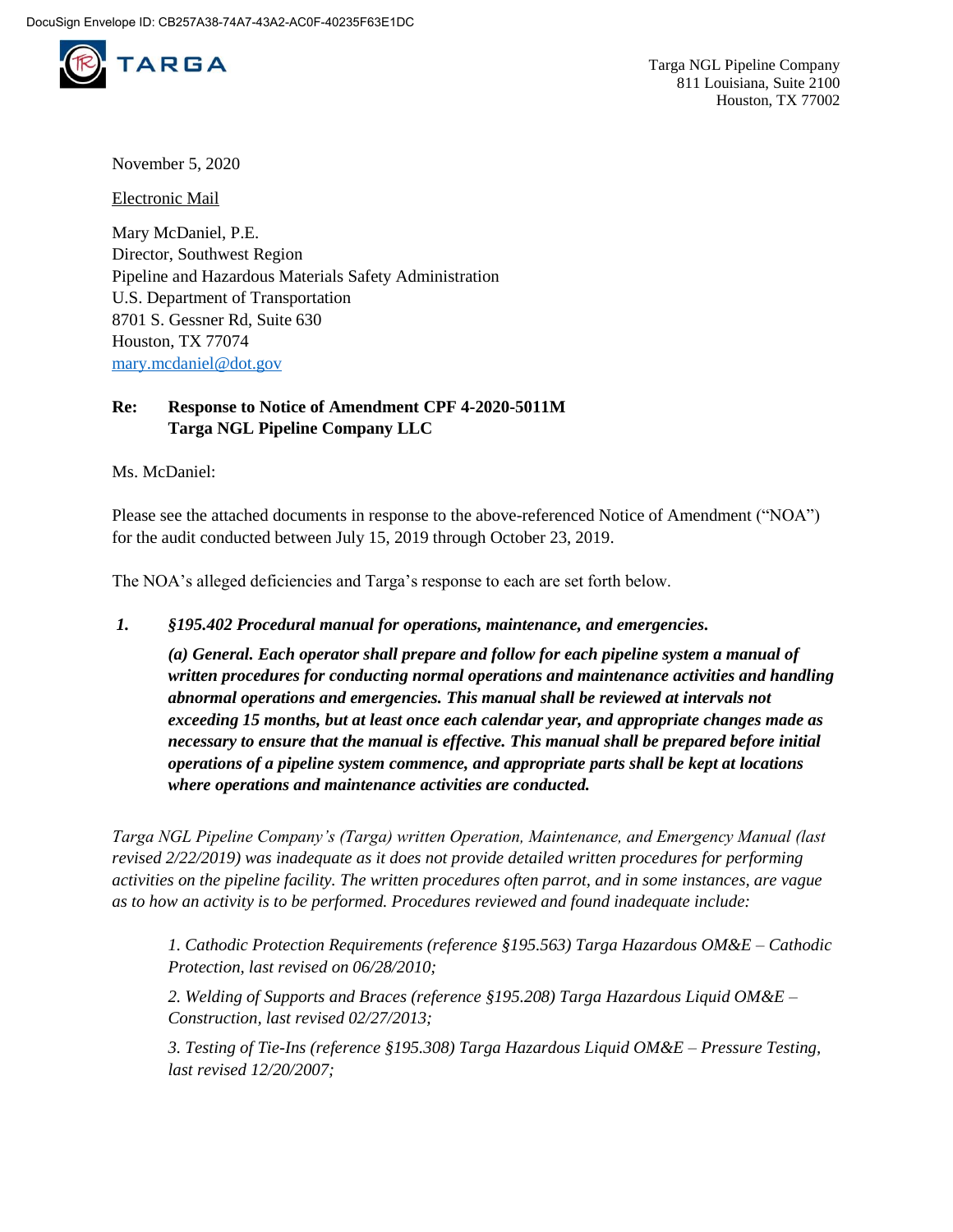

*4. Test Medium (reference §195.306) Targa Hazardous Liquid OM&E – Pressure Testing, last revised 12/20/2007;* 

*5. Testing of components (reference §195.305) Targa Hazardous Liquid OM&E – Pressure Testing, last revised 12/20/2007; and* 

*6. Pressure Testing (reference §195.304) Targa Hazardous Liquid OM&E – Pressure Testing, last revised 12/20/2007.* 

*The procedures presented parrot the regulation and do not include a process of how to perform the listed activities.*

*Targa must revise its written procedures to provide guidance on how the tasks associated with the activities are to be carried out for all the above-mentioned procedures.*

## **Targa Response:**

The operations and maintenance procedures that are the subject of the NOA were updated in June 2019 during the latest Operations and Maintenance (O&M) manual review. The O&M Manual identifies the Engineering and Construction (E&C) standards applicable to these operations and maintenance activities. The specific O&M document references an E&C standard discussing the process of how the activity is performed.

- 1. Cathodic Protection Requirements (reference §195.563)
	- O&M 195.563 Cathodic Protection
	- E&C General Design Standards for Liquid Pipelines and Piping Facilities-B31.4 (Section 9)
	- E&C Land Pipeline Construction (Section 19)
- 2. Welding of Supports and Braces (reference §195.208)
	- O&M 195.208 Section 4 Construction
	- E&C General Design Standards for Liquid Pipelines and Piping Facilities-B31.4 (Section 14)
- 3. Testing of Tie-Ins (reference §195.308)
	- O&M 195.308 Testing of Tie Ins
	- Hydrostatic and Pneumatic Testing Standards and Procedures for Steel Piping Systems (Section 15)
	- E&C General Design Standards for Liquid Pipelines and Piping Facilities-B31.4 (Section 25)
- 4. Test Medium (reference §195.306)
	- O&M 195.306 Test Medium
	- Hydrostatic and Pneumatic Testing Standards and Procedures for Steel Piping Systems (Section 5 & 15)
- 5. Testing of components (reference §195.305)
	- O&M 195.305 Testing of Components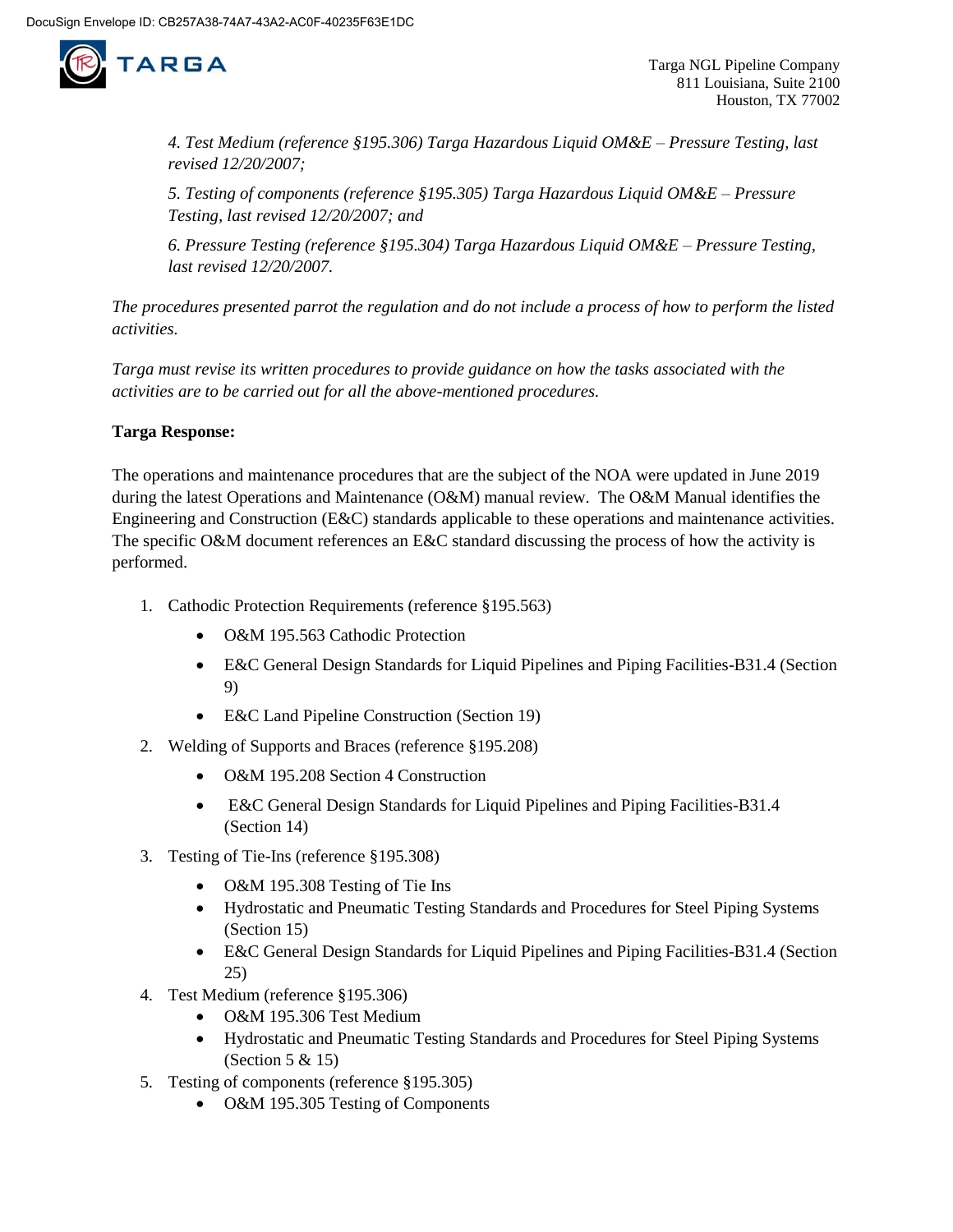

- Hydrostatic and Pneumatic Testing Standards and Procedures for Steel Piping Systems (Section 5)
- E&C General Design Standards for Liquid Pipelines and Piping Facilities-B31.4 (Section 25)
- 6. Pressure Testing (reference §195.304)
	- O&M 195.304 Test Pressure
	- Hydrostatic and Pneumatic Testing Standards and Procedures for Steel Piping Systems (Section 15)

## *2. §195.64 National Registry of Pipeline and LNG Operators.*

*(c) Changes. Each operator must notify PHMSA electronically through the National Registry of Pipeline and LNG Operators at http://opsweb.phmsa.dot.gov, of certain events.* 

*(1) An operator must notify PHMSA of any of the following events not later than 60 days before the event occurs:* 

*(iii) Reversal of product flow direction when the reversal is expected to last more than 30 days. This notification is not required for pipeline systems already designed for bi-directional flow.*

*Targa's written procedure for providing notifications to the National Registry was inadequate. Targa Hazardous Liquid Pipeline Normal and Maintenance Procedures – National Registry of Pipeline and LNG Operators, revised 03/05/2012, does not include a requirement for the notification for the reversal of product flow direction when the reversal is expected to last more than 30 days as required in §195.64(c)(iii).*

*The procedure was re-revised on 07/16/2019 during the inspection to include the requirement of §195.64(c)(iii) and no further amendments are required.*

## **Targa Response:**

As referenced in the NOA, the procedure was re-revised on 07/16/2019 during the inspection to include the requirement of  $\S 195.64(c)(iii)$  and no further amendments are required

Targa appreciates the opportunity to work with PHMSA. If you have any questions, please contact me at 713-584-1632.